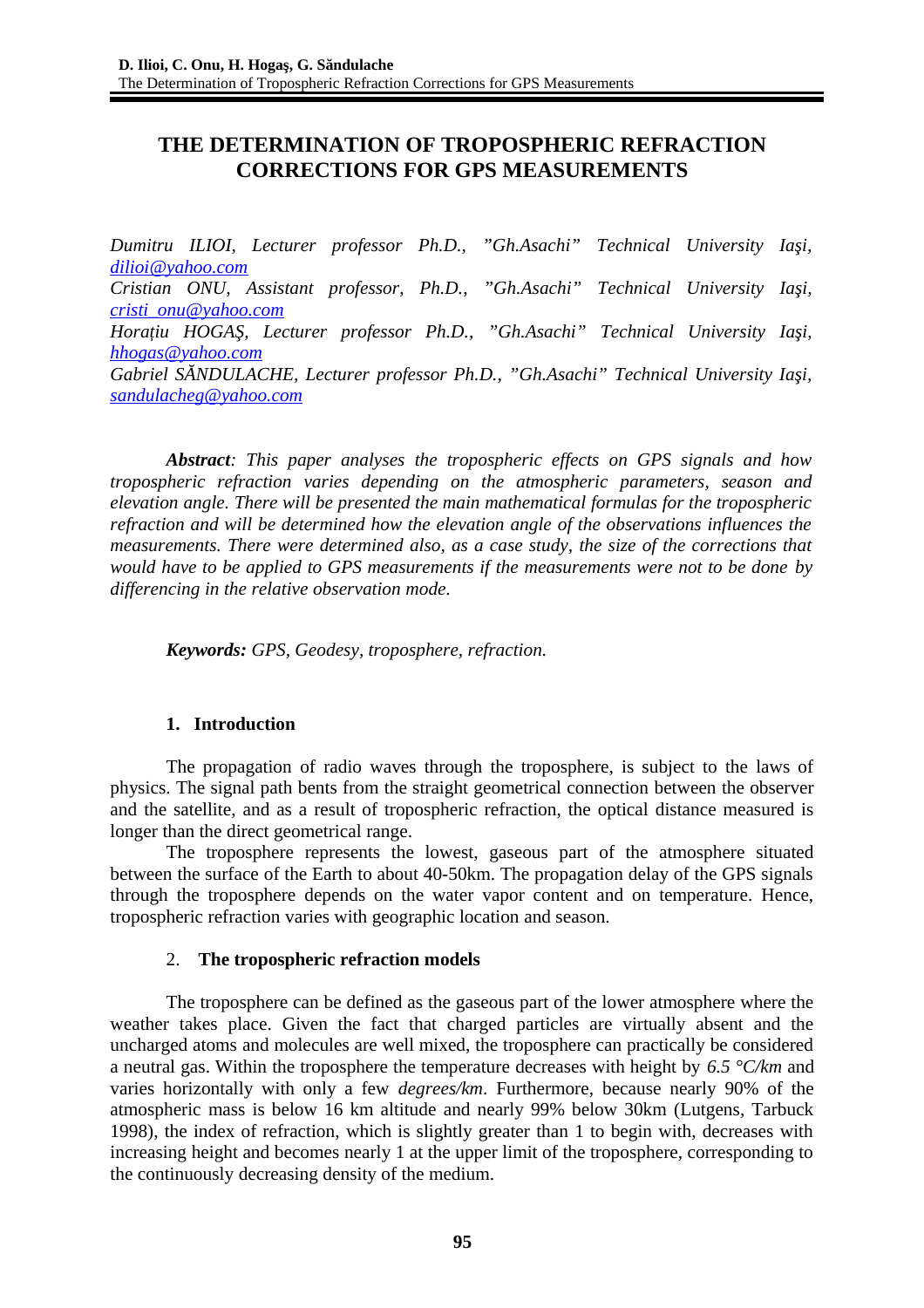The index of refraction does not depend on the frequency of the signal; it depends on air pressure, temperature and water vapor pressure of the atmosphere. Because these three parameters vary so much and are so dynamic within the troposphere, it is very difficult to predict and/or model the index of refraction.

A direct measurement of the refractivity along the signal propagation path is then not feasible. Therefore various models for a description of the height-dependent behavior of the refractivity have been developed. Best results were obtained by Hopfield (1969), who has done the basic research in the field. Input parameters are mostly the meteorological surface data near the observation site.

According with the Helen Hopfield, the impact of the state of the troposphere on the propagation of waves  $\left[\right. \frac{\partial dt}{\partial t}\right]$ , can be characterized by the following algorithm:

$$
\partial dt = \partial d_d + \partial d_w = \frac{k_d}{\sin\sqrt{(E^2 + 6.25)}} + \frac{k_w}{\sin\sqrt{(E^2 + 6.25)}},\tag{1}
$$

Where  $\begin{bmatrix} k_d \end{bmatrix}$  and  $\begin{bmatrix} k_w \end{bmatrix}$  describe the total effect of the tropospheric refraction in the direction to the zenith, corresponding to the dry term and to the wet term, respectively, and [E] represents the elevation angle of the satellite the way it is seen by the observer, as illustrated in Fig.1.

The dry and the wet items,  $\left[\partial d_d\right]$  and  $\left[\partial d_w\right]$ , are determined separately because their parameters are formulated as distinct functions of height:

$$
k_d = 155.2 \cdot 10^{-7} \frac{P}{T} H_d; k_w = 155.2 \cdot 10^{-7} \frac{4810e}{T} H_w,
$$
 (2)

with [P], the air pressure in Hectopascal [HPa], [e], the partial pressure of the water vapor [HPa], and [T] representing the temperature in Kelvin.  $[H_d]$  and  $[H_w]$  are the effective altitudes of the dry and the wet terms respectively.



Fig. 1. The tropospheric model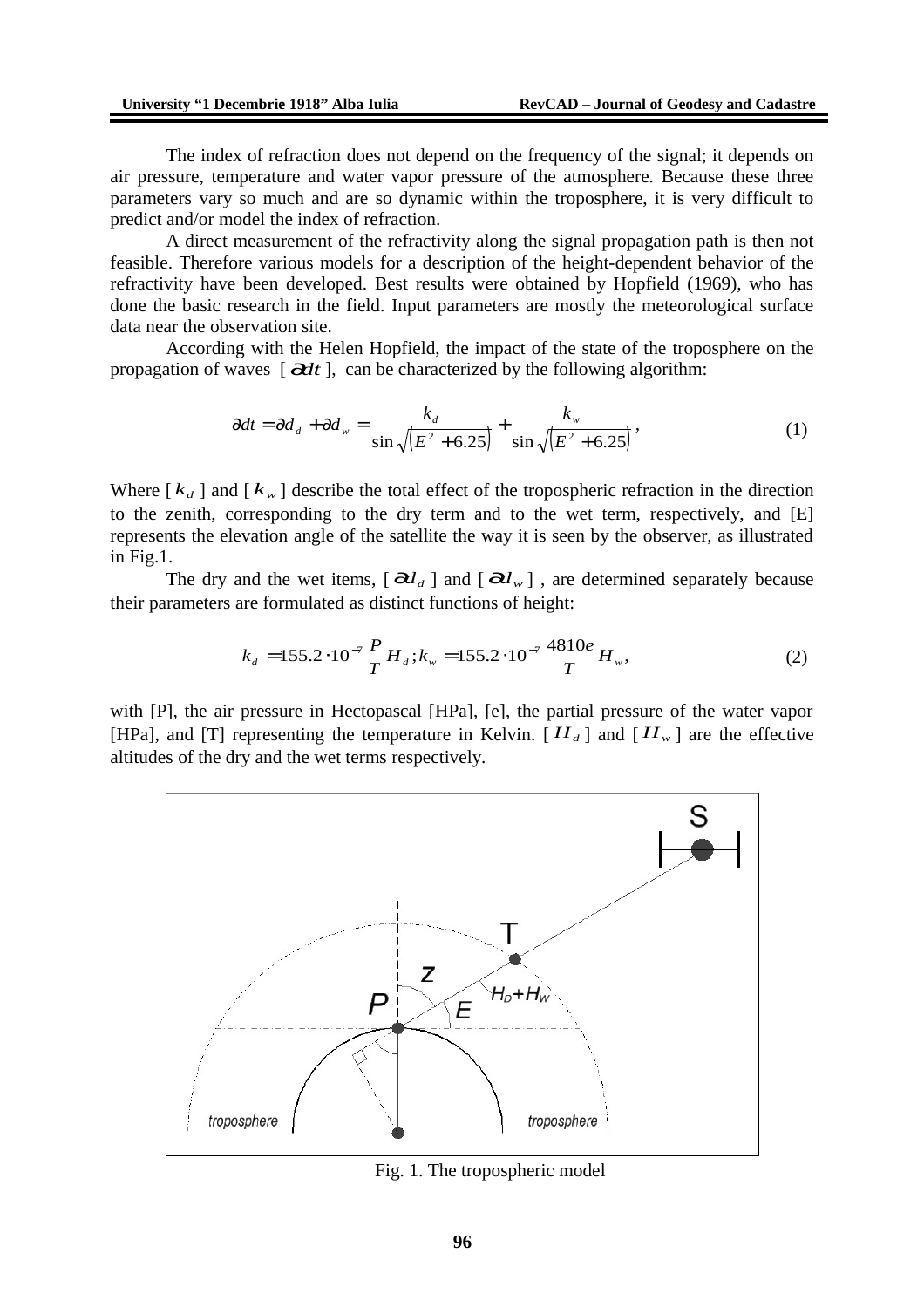Generally, for  $[H_w]$  a mean value is accepted  $H_w = 11000m$ , but the parameter [  $H_d$  ] was determined by Helen Hopfield empirically from globally distributed balloon data:

$$
H_d = 40136 + 148.72(T - 273.16). \tag{3}
$$

For elevations  $[E > 30^{\circ}]$ . Harold Black (1978) proposes the simple correction formulas:

$$
\partial d_{\text{trop}} = (2.31 \cdot P + Q_w) \cos e c E, \tag{4}
$$

where [P] is the air pressure in atmospheres [1atm = 1013.25HPa], and  $[Q_w]$  is a regional empirical constant with values ranging for Romania from 0.06 during the winter to 0.28 for summer, as showed in Table 1.

The two expressions depending of  $[P]$  and  $[Q_w]$ , to which equation (4) could expand, correspond to the two layers of the troposphere, dry and wet, respectively:

$$
\partial d_{\text{trop}} = 2.31 \cdot P \cos e c E + Q_w \cos e c E. \tag{5}
$$

The global variation by region and season of the regional empiric constant that integrates the atmospheric conditions  $[Q_w]$ , determined according with the simplified Harold Black model, is presented in Table 1.

| <b>Region and Season</b>                   | $[Q_{w}]$ |  |  |
|--------------------------------------------|-----------|--|--|
| Summer in tropical areas or mean latitudes | 0.28      |  |  |
| Spring or autumn in mean latitudes         | 0.20      |  |  |
| Winter in maritime latitudes               | 0.12      |  |  |
| Winter in continental mean latitudes       | 0.06      |  |  |
| Polar regions                              | 0.05      |  |  |

Table 1. The global variation of the regional empiric constant

#### **3. The determination of tropospheric refraction corrections**

Based on the models presented above, there were determined the values of the errors due to the tropospheric refraction, associated with a set of GPS observations made in the summer of 2009 and in the winter of 2010 for a series of cadastre works carried out in Suceava County area.

The atmospheric conditions corresponding to the two sessions of observations were recorded in Table 2.

Table 2. The atmospheric parameters associated with the two sessions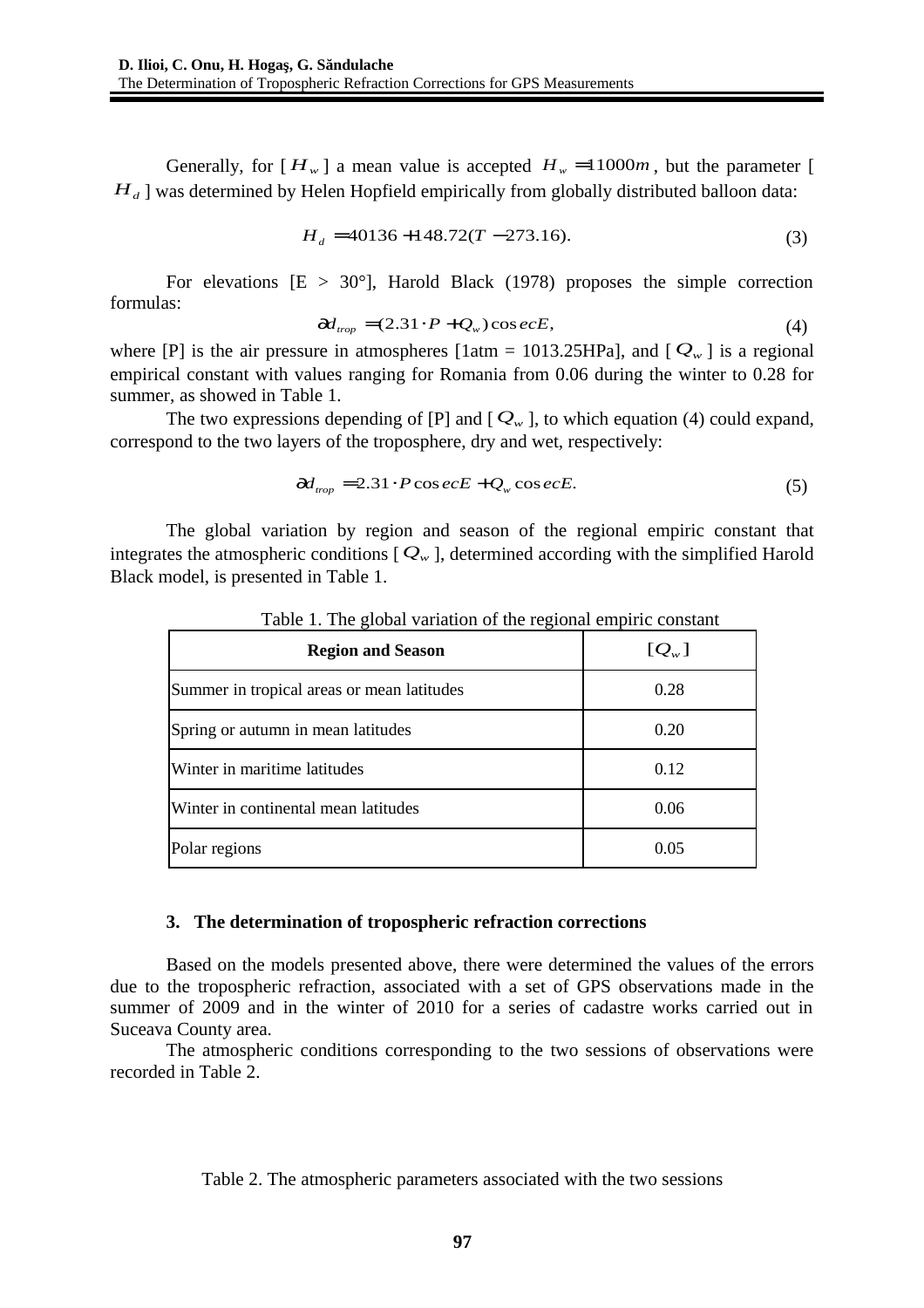| <b>Atmospheric parameters</b>    | Summer         | Winter      |  |
|----------------------------------|----------------|-------------|--|
| Temperature [T]                  | $24^{\circ}$ C | $-22$ °C    |  |
| Atmospheric pressure [P]         | 1004.35 HPa    | 1030.42 HPa |  |
| Partial water vapor pressure [e] | 32.40 HPa      | 5.82 HPa    |  |

In Table 3 there were also presented the actual dry altitudes, along with the dry and the wet parameters  $[ k_d ]$  and  $[ k_w ]$  that characterize the total effect of the tropospheric refraction in the direction to the zenith, determined with the equations (2) and (3), for both sessions of the GPS measurements.

| <b>Determined parameters</b>                                    |          | Summer             | Winter     |  |
|-----------------------------------------------------------------|----------|--------------------|------------|--|
| Dry altitude                                                    |          | 43705.3 m          | 36864.2 m  |  |
| The total<br>tropospheric<br>refraction effect to<br>the zenith | Dry term | 2.2938 m           | 2.3487 m   |  |
|                                                                 | Wet term | $0.3016 \text{ m}$ | $0.0759$ m |  |

Table 3. The parameters calculated based on the Hopfield model

The errors due to the tropospheric refraction, associated with the GPS observations made in the summer of 2009 and in the winter of 2010 in Suceava County area, for the given atmospheric conditions, determined with the Hopfield algorithm were tabulated in Table 4.

|     |        |            | Theasurements in Suceava County area Friopheid modell |              |            |            |              |           |
|-----|--------|------------|-------------------------------------------------------|--------------|------------|------------|--------------|-----------|
| [E] |        | $90^\circ$ | $60^{\circ}$                                          | $45^{\circ}$ | $30^\circ$ | $15^\circ$ | $10^{\circ}$ | $5^\circ$ |
| [m] | Summer | 2.29       | 2.65                                                  | 3.24         | 4.57       | 8.74       | 12.82        | 23.55     |
|     | Winter | 2.35       | 2.71                                                  | 3.32         | 4.68       | 8.95       | 13.13        | 24.11     |
| [m] | Summer | 0.30       | 0.35                                                  | 0.43         | 0.60       | 1.16       | 1.72         | 3.32      |
|     | Winter | 0.08       | 0.09                                                  | 0.11         | 0.15       | 0.29       | 0.43         | 0.83      |
| [m] | Summer | 2.60       | 3.00                                                  | 3.67         | 5.18       | 9.90       | 14.54        | 26.86     |
|     | Winter | 2.42       | 2.80                                                  | 3.42         | 4.83       | 9.25       | 13.56        | 24.95     |

Table 4. The errors due to the tropospheric refraction at GPS measurements in Suceava County area [Hopfield model]

The errors due to the tropospheric refraction, associated with the GPS observations made in the summer of 2009 and in the winter of 2010 in Suceava County area, determined with the simplified Black algorithm were tabulated in Table 5.

Table 5. The errors due to the tropospheric refraction at GPS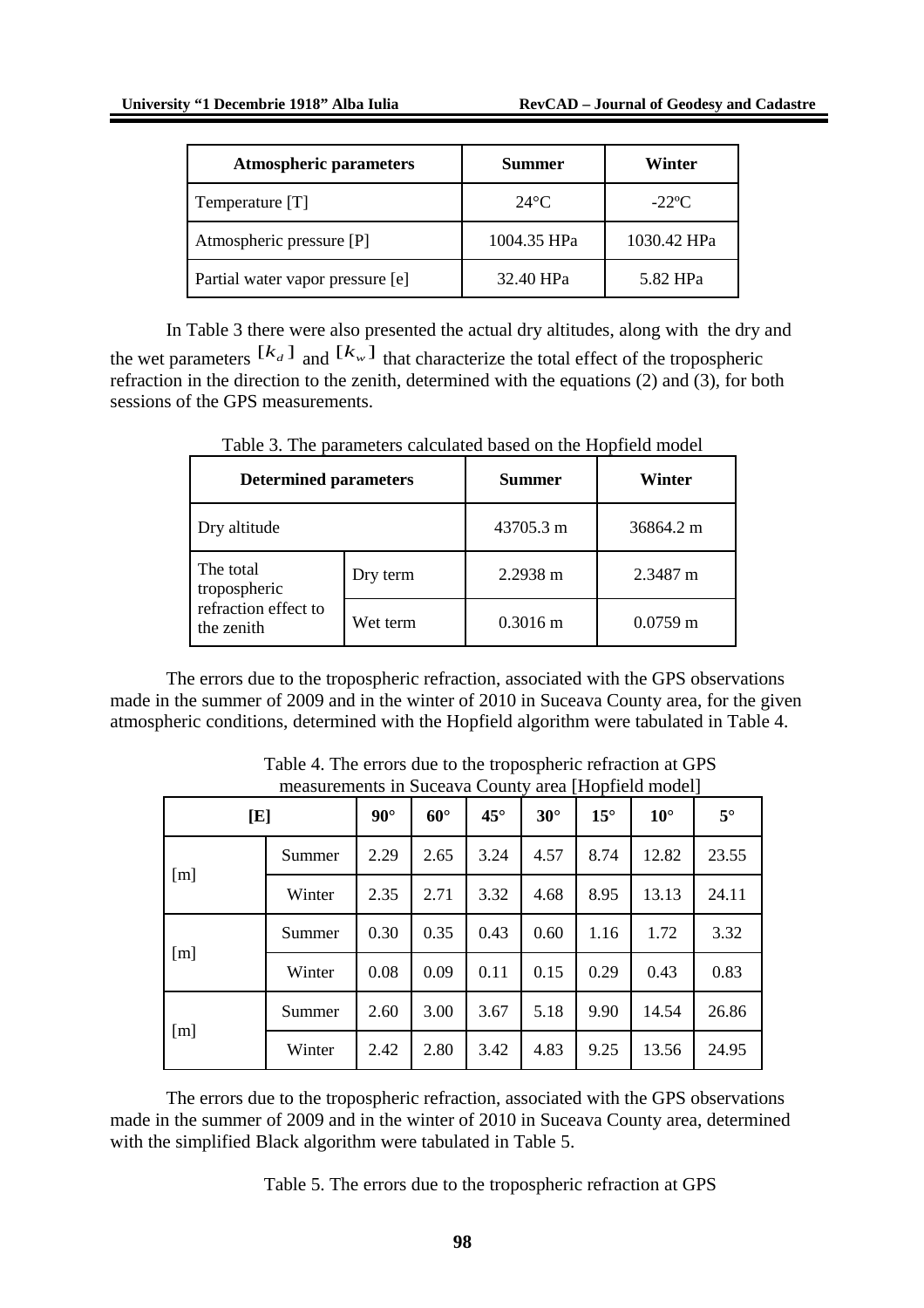| [E] |        | $90^\circ$ | $60^\circ$ | $45^\circ$ | $30^\circ$ | $15^\circ$ | $10^{\circ}$ | $5^\circ$ |
|-----|--------|------------|------------|------------|------------|------------|--------------|-----------|
| [m] | Summer | 2.29       | 2.65       | 3.24       | 4.59       | 8.86       | 13.21        | 26.32     |
|     | Winter | 2.35       | 2.71       | 3.32       | 4.70       | 9.07       | 13.53        | 26.95     |
| [m] | Summer | 0.28       | 0.32       | 0.40       | 0.56       | 1.08       | 1.61         | 3.21      |
|     | Winter | 0.06       | 0.07       | 0.08       | 0.12       | 0.23       | 0.35         | 0.69      |
| [m] | Summer | 2.57       | 2.97       | 3.64       | 5.15       | 9.94       | 14.82        | 29.53     |
|     | Winter | 2.41       | 2.78       | 3.41       | 4.82       | 9.31       | 13.87        | 27.64     |

measurements in Suceava County area [Black model]

From the analysis of the values from Tables 4 and 5, one can observe that the effect of tropospheric refraction increases with increasing zenith angle [Z] or, in other words, with decreasing the elevation angle [E]. For elevations  $[E < 5^{\circ}]$  the errors at GPS observations due to the tropospheric refraction and hence the corrections that need to be applied to the measured ranges, easily exceed 20 m. For our case studied, the resulting range error for GPS signals because of the tropospheric refraction vary from less than 3 m to more than 26 m on Hopfield model and from less than 3 m to more than 29 m on Black model, depending on the elevation angle.

The differences between the errors due to the tropospheric refraction at GPS measurements calculated based on the Hopfield model versus those determined on the simplified Black model, especially for angles of elevation of the satellites observed greater than 30° are virtually negligible, as seen in Table 6.

| [E]                |                   | $90^{\circ}$ | $60^\circ$ | $45^\circ$ | $30^\circ$ | $15^\circ$ | $10^{\circ}$ | $5^\circ$ |
|--------------------|-------------------|--------------|------------|------------|------------|------------|--------------|-----------|
| $\lceil m \rceil$  | Summer [Hopfield] | 2.60         | 3.00       | 3.67       | 5.18       | 9.90       | 14.54        | 26.86     |
|                    | Summer [Black]    | 2.57         | 2.97       | 3.64       | 5.15       | 9.94       | 14.82        | 29.53     |
| <b>Differences</b> |                   | 0.03         | 0.03       | 0.03       | 0.03       | $-0.04$    | $-0.28$      | $-2.67$   |
| [m]                | Winter [Hopfield] | 2.42         | 2.80       | 3.42       | 4.83       | 9.25       | 13.56        | 24.95     |
|                    | Winter [Black]    | 2.41         | 2.78       | 3.41       | 4.82       | 9.31       | 13.87        | 27.64     |
| <b>Differences</b> |                   | 0.01         | 0.02       | 0.01       | 0.01       | $-0.06$    | $-0.31$      | $-2.69$   |

Table 6. Differences between the errors determined with Hopfield and Black model respectively

On the other hand, the portion of the wet term, which depends on the distribution of water vapor in the atmosphere and is therefore harder to model, represents only a small fraction of the total influence. For this paper case studied, the error that occurs at the GPS signal propagation thru the wet layer of the troposphere, reaches only around 10% of the total error due to tropospheric refraction at GPS measurements.